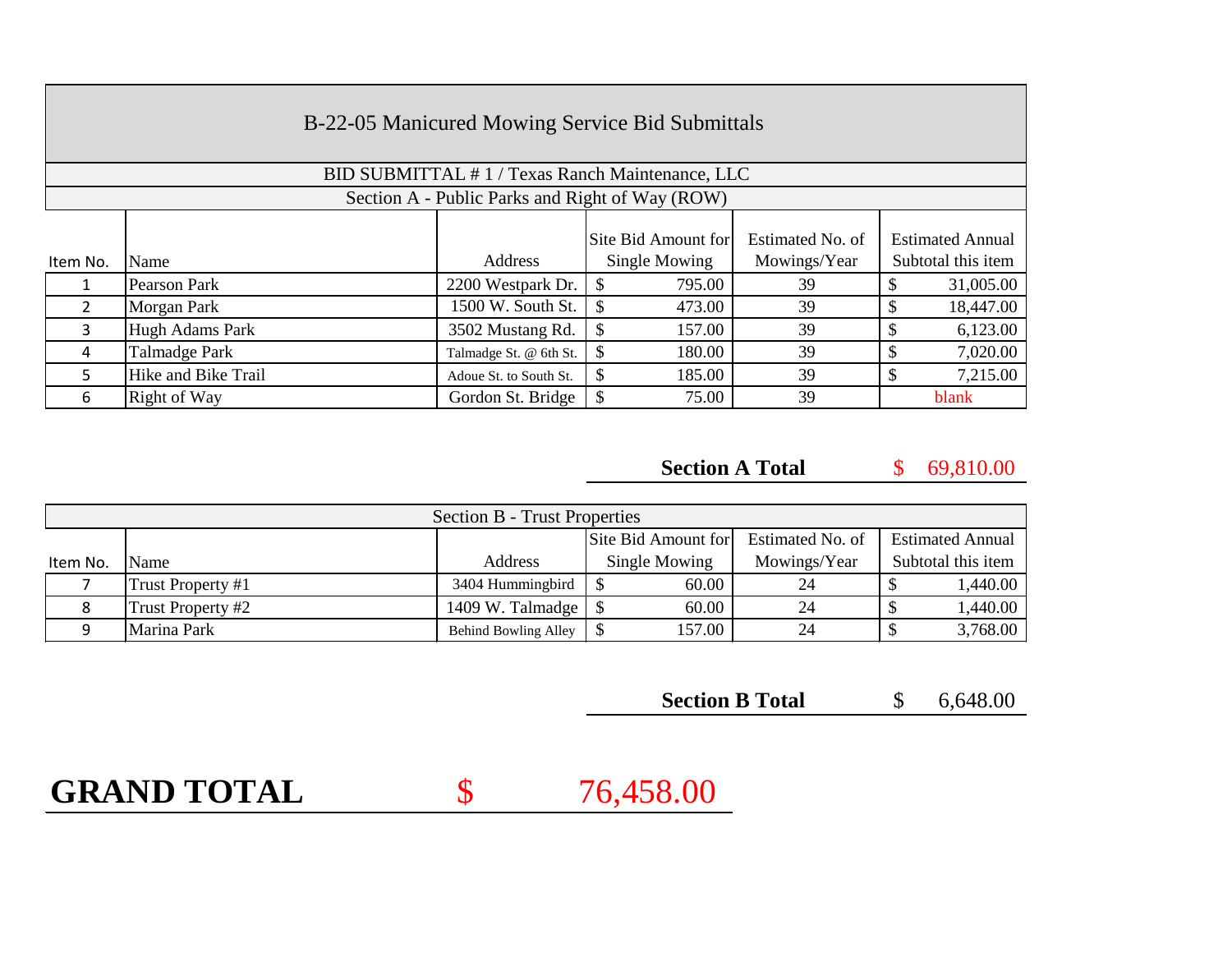| B-22-05 Manicured Mowing Service Bid Submittals |                     |                                      |                                                                    |              |                    |  |  |  |
|-------------------------------------------------|---------------------|--------------------------------------|--------------------------------------------------------------------|--------------|--------------------|--|--|--|
|                                                 |                     | BID SUBMITTAL #3 / LG's Lawn Service |                                                                    |              |                    |  |  |  |
| Section A - Public Parks and Right of Way (ROW) |                     |                                      |                                                                    |              |                    |  |  |  |
|                                                 |                     |                                      | Site Bid Amount for<br>Estimated No. of<br><b>Estimated Annual</b> |              |                    |  |  |  |
| Item No.                                        | Name                | Address                              | Single Mowing                                                      | Mowings/Year | Subtotal this item |  |  |  |
| Т.                                              | Pearson Park        | 2200 Westpark Dr.                    | 600.00<br>S                                                        | 39           | 23,400.00          |  |  |  |
| $\mathfrak{D}$                                  | Morgan Park         | 1500 W. South St.                    | \$<br>400.00                                                       | 39           | 15,600.00          |  |  |  |
| $\mathbf{3}$                                    | Hugh Adams Park     | 3502 Mustang Rd.                     | \$<br>200.00                                                       | 39           | 7,800.00           |  |  |  |
| 4                                               | Talmadge Park       | Talmadge St. @ 6th St.               | 200.00<br>\$                                                       | 39           | 7,800.00           |  |  |  |
| 5.                                              | Hike and Bike Trail | Adoue St. to South St.               | 500.00<br>\$                                                       | 39           | 19,500.00          |  |  |  |
| 6                                               | Right of Way        | Gordon St. Bridge                    | 100.00<br>\$                                                       | 39           | 3,900.00           |  |  |  |

**Section A Total**

\$ 78,000.00

| <b>Section B - Trust Properties</b> |                   |                            |                     |                         |                    |  |  |  |
|-------------------------------------|-------------------|----------------------------|---------------------|-------------------------|--------------------|--|--|--|
|                                     |                   |                            | Site Bid Amount for | <b>Estimated Annual</b> |                    |  |  |  |
| Item No.                            | <b>Name</b>       | Address                    | Single Mowing       | Mowings/Year            | Subtotal this item |  |  |  |
|                                     | Trust Property #1 | 3404 Hummingbird           | 75.00               | 24                      | 1,800.00           |  |  |  |
|                                     | Trust Property #2 | 1409 W. Talmadge $\vert \$ | 75.00               | 24                      | 1,800.00           |  |  |  |
|                                     | Marina Park       | Behind Bowling Alley       | 125.00              | 24                      | 3,000.00           |  |  |  |

| <b>Section B Total</b> |  | 6,600.00 |
|------------------------|--|----------|
|------------------------|--|----------|

**GRAND TOTAL**

\$ 84,600.00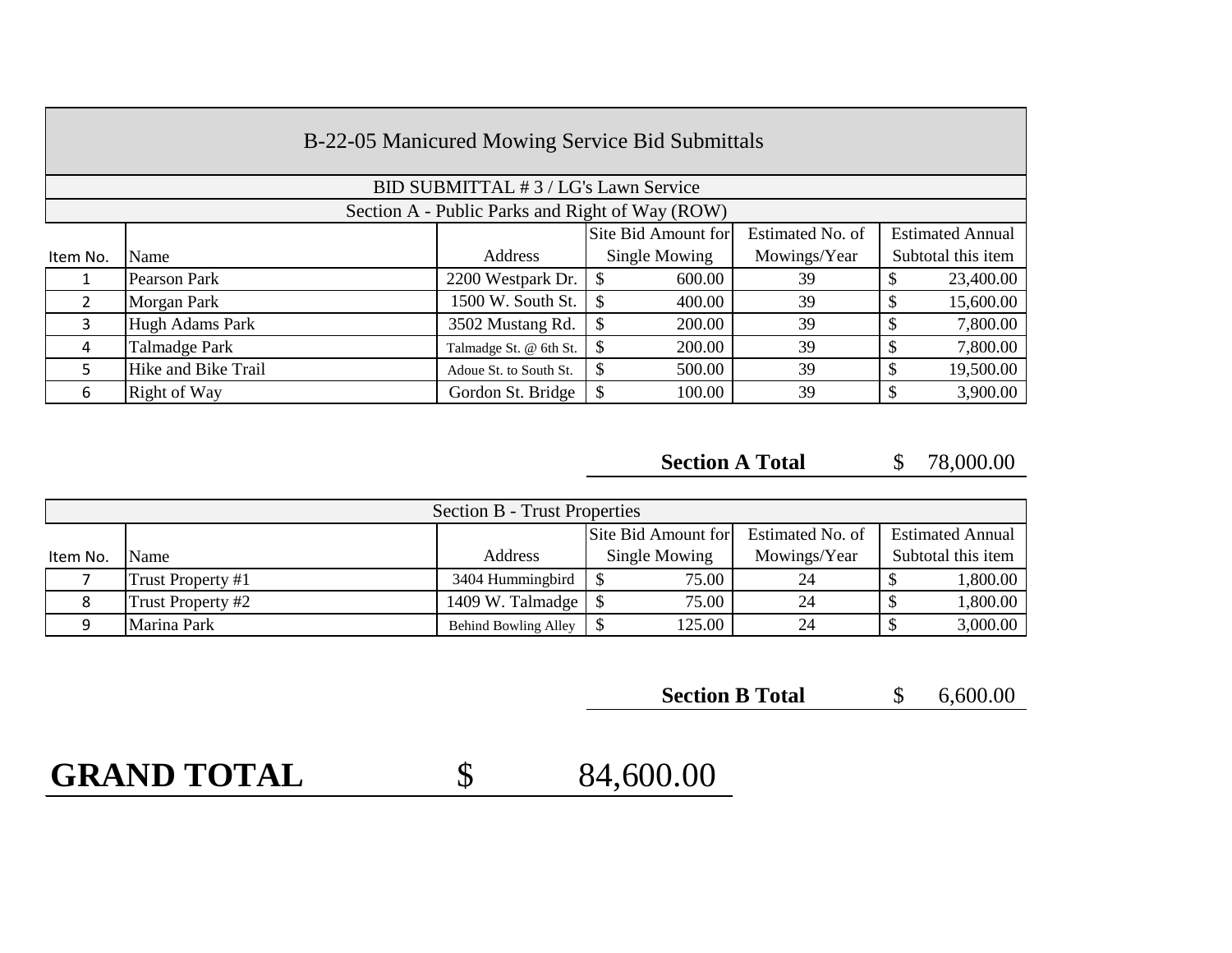| B-22-05 Manicured Mowing Service Bid Submittals |                            |                        |                                         |              |  |                         |  |  |  |
|-------------------------------------------------|----------------------------|------------------------|-----------------------------------------|--------------|--|-------------------------|--|--|--|
|                                                 | BID SUBMITTAL #5 / Monarch |                        |                                         |              |  |                         |  |  |  |
| Section A - Public Parks and Right of Way (ROW) |                            |                        |                                         |              |  |                         |  |  |  |
|                                                 |                            |                        | Estimated No. of<br>Site Bid Amount for |              |  | <b>Estimated Annual</b> |  |  |  |
| Item No.                                        | Name                       | Address                | Single Mowing                           | Mowings/Year |  | Subtotal this item      |  |  |  |
|                                                 | Pearson Park               | 2200 Westpark Dr.      | 1,098.00<br><sup>\$</sup>               | 39           |  | 42,822.00               |  |  |  |
| $\overline{2}$                                  | Morgan Park                | 1500 W. South St.      | $\mathcal{S}$<br>477.00                 | 39           |  | 18,603.00               |  |  |  |
| 3                                               | Hugh Adams Park            | 3502 Mustang Rd.       | $\mathcal{S}$<br>60.00                  | 39           |  | 2,340.00                |  |  |  |
| 4                                               | Talmadge Park              | Talmadge St. @ 6th St. | $\mathcal{S}$<br>107.00                 | 39           |  | 4,173.00                |  |  |  |
| 5                                               | Hike and Bike Trail        | Adoue St. to South St. | \$<br>239.00                            | 39           |  | 9,321.00                |  |  |  |
| 6                                               | Right of Way               | Gordon St. Bridge      | $\boldsymbol{\mathsf{S}}$<br>143.00     | 39           |  | 5,577.00                |  |  |  |

#### \$ 82,836.00 **Section A Total**

| <b>Section B - Trust Properties</b> |                   |                                |                     |                         |                    |  |  |  |
|-------------------------------------|-------------------|--------------------------------|---------------------|-------------------------|--------------------|--|--|--|
|                                     |                   |                                | Site Bid Amount for | <b>Estimated Annual</b> |                    |  |  |  |
| Item No.                            | Name              | Address                        | Single Mowing       | Mowings/Year            | Subtotal this item |  |  |  |
|                                     | Trust Property #1 | 3404 Hummingbird               | 78.00               | 24                      | 1,872.00           |  |  |  |
|                                     | Trust Property #2 | 1409 W. Talmadge $\frac{1}{s}$ | 78.00               | 24                      | 1,872.00           |  |  |  |
|                                     | Marina Park       | Behind Bowling Alley           | 252.00              | 24                      | 6,048.00           |  |  |  |

\$ 9,792.00 **Section B Total**

# **GRAND TOTAL**

\$ 92,628.00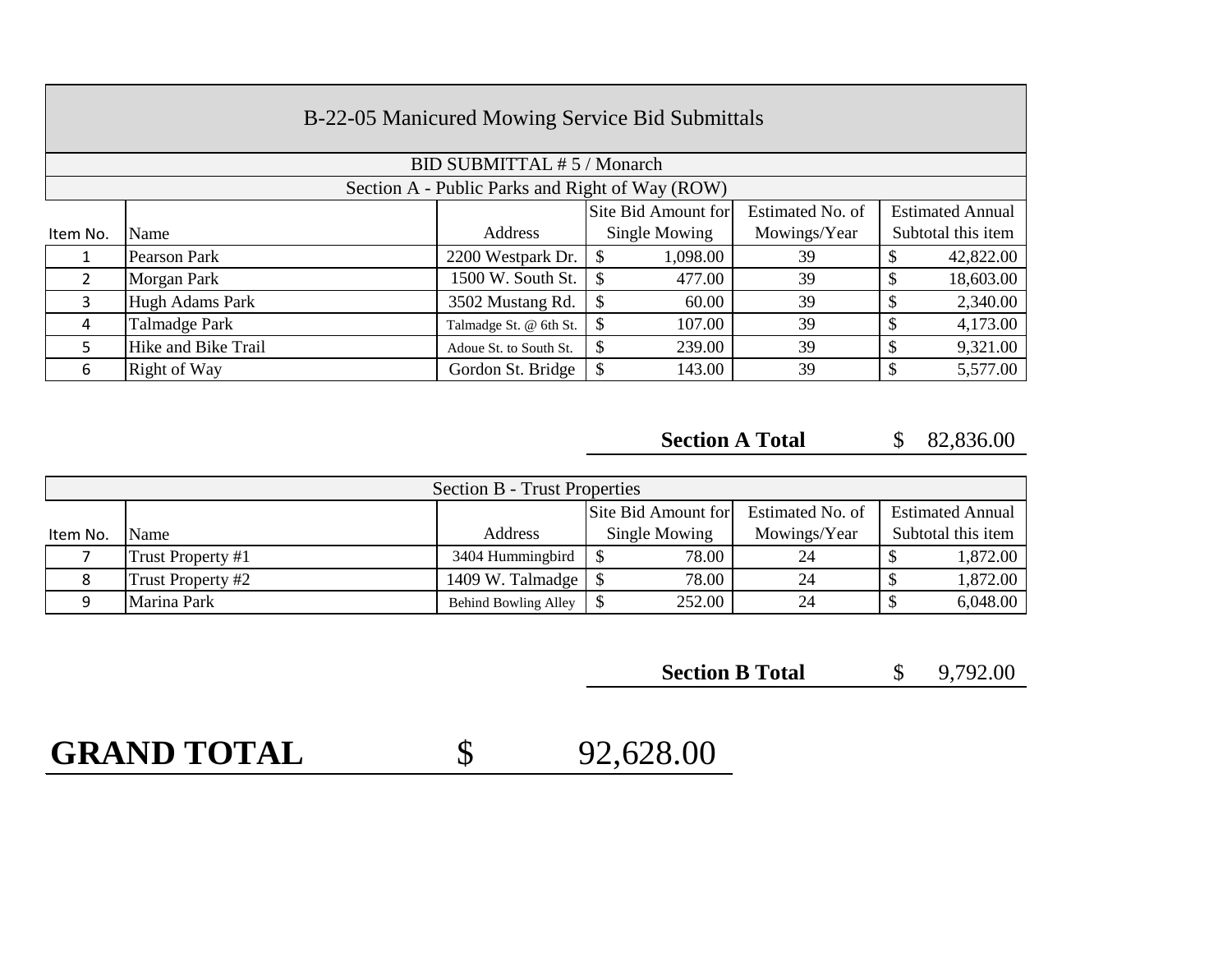|               | B-22-05 Manicured Mowing Service Bid Submittals |                                                 |                                      |        |                                  |                                               |           |  |  |
|---------------|-------------------------------------------------|-------------------------------------------------|--------------------------------------|--------|----------------------------------|-----------------------------------------------|-----------|--|--|
|               |                                                 | <b>BID SUBMITTAL #2/LTS</b>                     |                                      |        |                                  |                                               |           |  |  |
|               |                                                 | Section A - Public Parks and Right of Way (ROW) |                                      |        |                                  |                                               |           |  |  |
| Item No.      | Name                                            | Address                                         | Site Bid Amount<br>for Single Mowing |        | Estimated No. of<br>Mowings/Year | <b>Estimated Annual</b><br>Subtotal this item |           |  |  |
|               | Pearson Park                                    | 2200 Westpark Dr.                               | S                                    | 477.50 | 39                               |                                               | 18,622.55 |  |  |
| $\mathcal{P}$ | Morgan Park                                     | 1500 W. South St.                               | \$.                                  | 238.75 | 39                               |                                               | 9,311.28  |  |  |
| 3             | <b>Hugh Adams Park</b>                          | 3502 Mustang Rd.                                | S                                    | 119.38 | 39                               |                                               | 4,655.64  |  |  |
| 5             | Talmadge Park                                   | Talmadge St. @ 6th St.                          | S                                    | 238.75 | 39                               |                                               | 9,311.28  |  |  |
| 6             | Hike and Bike Trail                             | Adoue St. to South St.                          | \$                                   | 59.69  | 39                               |                                               | 2,327.82  |  |  |
|               | Right of Way                                    | Gordon St. Bridge                               |                                      | 119.38 | 39                               |                                               | 4,655.64  |  |  |

\$ 48,884.20 **Section A Total**

| <b>Section B - Facility Grounds</b> |                   |                      |                                     |              |                         |  |  |  |
|-------------------------------------|-------------------|----------------------|-------------------------------------|--------------|-------------------------|--|--|--|
|                                     |                   |                      | Estimated No. of<br>Site Bid Amount |              | <b>Estimated Annual</b> |  |  |  |
| Item No.                            | <b>Name</b>       | Address              | for Single Mowing                   | Mowings/Year | Subtotal this item      |  |  |  |
|                                     | Trust Property #1 | 3404 Hummingbird     | 59.69                               | 24           | 1,432.50                |  |  |  |
| 8                                   | Trust Property #2 | 1409 W. Talmadge     | 59.69                               | 24           | 1,432.50                |  |  |  |
|                                     | Marina Park       | Behind Bowling Alley | 119.38                              | 24           | 2,865.01                |  |  |  |

| <b>Section B Total</b> |  | 5,730.01 |
|------------------------|--|----------|
|------------------------|--|----------|

## **GRAND TOTAL** \$ 54,614.22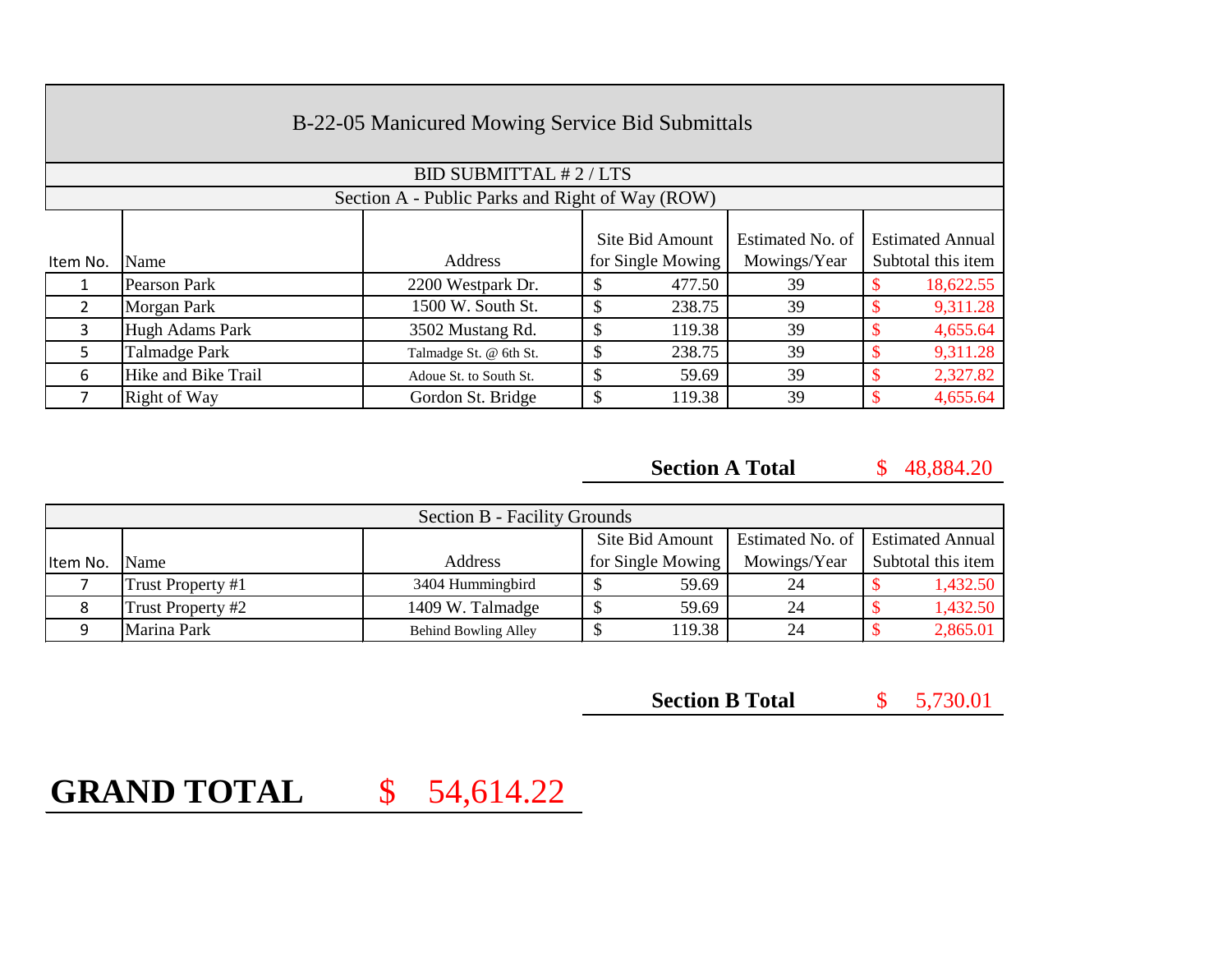| B-22-05 Manicured Mowing Service Bid Submittals |                                                 |                        |  |                   |                  |  |                         |  |  |
|-------------------------------------------------|-------------------------------------------------|------------------------|--|-------------------|------------------|--|-------------------------|--|--|
|                                                 | BID SUBMITTAL #4/Morton Brothers Inc.           |                        |  |                   |                  |  |                         |  |  |
|                                                 | Section A - Public Parks and Right of Way (ROW) |                        |  |                   |                  |  |                         |  |  |
|                                                 |                                                 |                        |  | Site Bid Amount   | Estimated No. of |  | <b>Estimated Annual</b> |  |  |
| Item No.                                        | Name                                            | Address                |  | for Single Mowing | Mowings/Year     |  | Subtotal this item      |  |  |
| 1                                               | Pearson Park                                    | 2200 Westpark Dr.      |  | 912.00            | 39               |  | 35,568.00               |  |  |
| $\overline{2}$                                  | Morgan Park                                     | 1500 W. South St.      |  | 912.00            | 39               |  | 35,568.00               |  |  |
| 3                                               | <b>Hugh Adams Park</b>                          | 3502 Mustang Rd.       |  | 912.00            | 39               |  | 35,568.00               |  |  |
| 4                                               | Talmadge Park                                   | Talmadge St. @ 6th St. |  | 912.00            | 39               |  | 35,568.00               |  |  |
| 5.                                              | Hike and Bike Trail                             | Adoue St. to South St. |  | 912.00            | 39               |  | 35,568.00               |  |  |
| 6                                               | Right of Way                                    | Gordon St. Bridge      |  | 912.00            | 39               |  | 35,568.00               |  |  |

#### \$ 213,408.00 **Section A Total**

| <b>Section B - Trust Properties</b> |                   |                             |                   |              |                                     |  |  |
|-------------------------------------|-------------------|-----------------------------|-------------------|--------------|-------------------------------------|--|--|
|                                     |                   |                             | Site Bid Amount   |              | Estimated No. of   Estimated Annual |  |  |
| Item No. Name                       |                   | <b>Address</b>              | for Single Mowing | Mowings/Year | Subtotal this item                  |  |  |
|                                     | Trust Property #1 | 3404 Hummingbird            | 1,482.00          | 24           | 35,568.00                           |  |  |
| 8                                   | Trust Property #2 | 1409 W. Talmadge            | 1,482.00          | 24           | 35,568.00                           |  |  |
| 9                                   | Marina Park       | <b>Behind Bowling Alley</b> | 1,482.00          | 24           | 35,568.00                           |  |  |

\$ 106,704.00 **Section B Total**

## **GRAND TOTAL** \$ 320,112.00